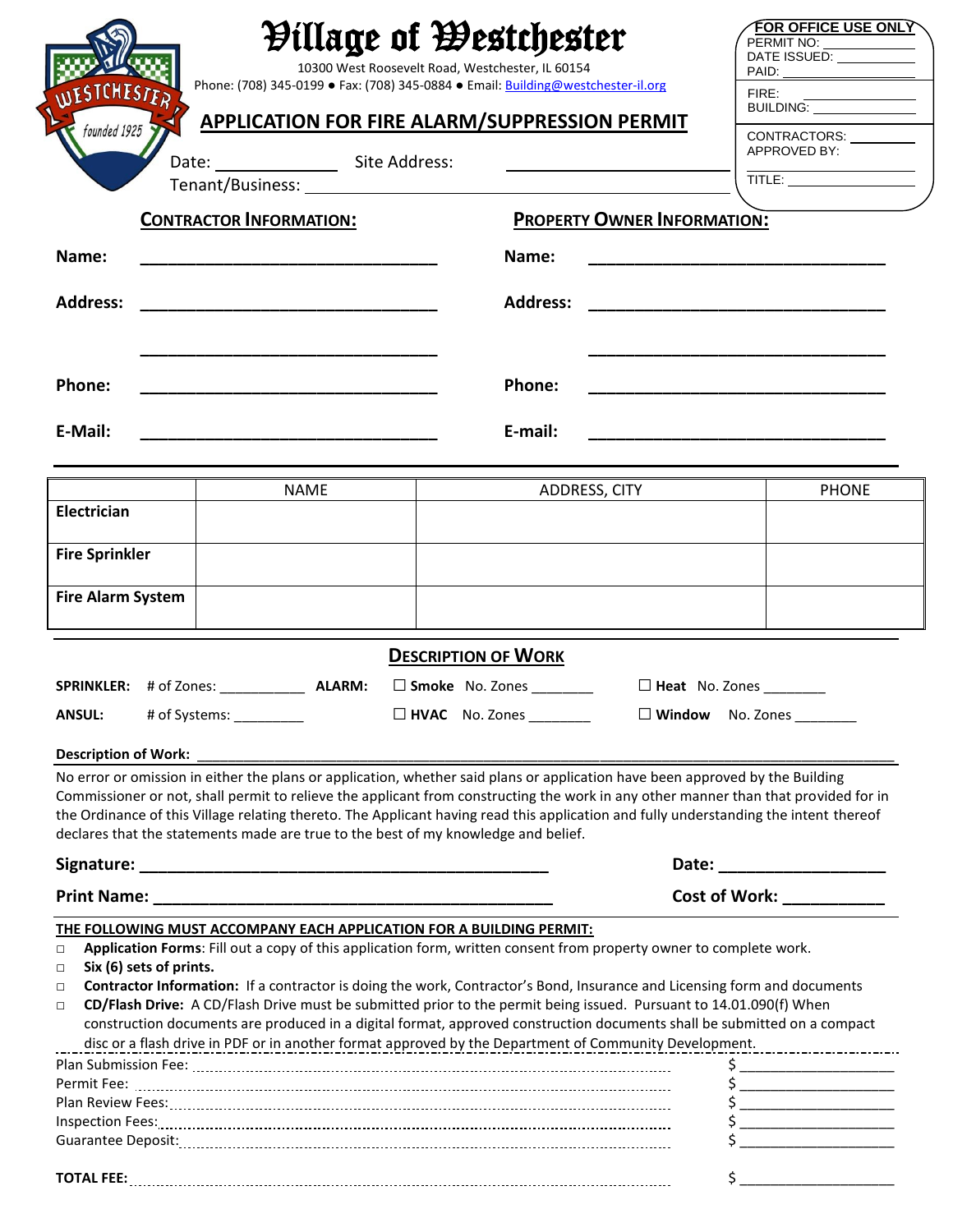

# *Backflow Bulletin #1*

---------------------------------------------------------------------------------------------------------------------------------------------------------------

## **FIRE PROTECTION SYSTEMS**

- **Chemicals in the System** Anti-Freeze, Foam, Corrosion Inhibitors, etc.
- **Chemicals in the System – Glycerin** Glycerin or similar food-grade non-toxic additive
- **Siamese Fitting or Similar External Water Connection** Allows for potential non-potable water entering the system
- **Looped System (Domestic Water)** No longer than a 3' dead end or branch to any sprinkler head
- **Basic Wet Fire Protection System** Clean water only with no exterior connections
- **Single Head off of Domestic Water** No longer than a 3' run from the domestic water line to the head
- **Multiple Heads off of Domestic Water – Remote Location** Water piping must be looped. Maximum run to a head is 3'
- **Multiple Heads off of Domestic Water – Remote Location** Piping not looped…has dead-ends. No chemical additives.
- **Multiple Heads off of Domestic Water – Remote Location** Piping not looped…has dead-ends. With chemical additives.
- **Dry Fire System** No Chemicals, Foam, External Connections (Siamese fittings), etc
- **Residential Fire System** Same as above. Generally a DC at the domestic water connection.

## **Miscellaneous:**

- **►**ALWAYS check with your local Water Purveyor, Building Department, and/or Fire Department
- **►**MANY communities require "Detector Assemblies," not simply a DC or RP
- **►**MANY communities allow a DC or DCDA even though Plumbing Code requires an RP. This is done mostly on retrofit projects where pressure head loss, lack of an adequate floor drain, etc are issues.
- **►**ALL backflow preventers must be tested annually.
- **►**RP installations must be high enough above the floor or ground to allow for an air gap below the relief valve.
- **►**Backflow preventers shall be installed no higher than 5' and shall have full access for testing and repairs.

*DC = Double Check Valve DCDA = Double Check Detector Assembly RP (aka RPZ) = Reduced Pressure Zone RPDA = Reduced Pressure Detector Assembly*

| None                      |             | DC DCDA RP |                           | <b>RPDA</b>               |
|---------------------------|-------------|------------|---------------------------|---------------------------|
|                           |             |            | $\boldsymbol{\mathsf{V}}$ | $\boldsymbol{\mathsf{V}}$ |
|                           | ${\bf V}$   | ${\bf V}$  | ${\bf V}$                 | V                         |
|                           |             |            | ${\bf V}$                 | $\sf V$                   |
| $\bf V$                   |             |            |                           |                           |
|                           | $\mathbf V$ | ${\bf V}$  |                           |                           |
| ${\bf V}$                 |             |            |                           |                           |
| $\boldsymbol{\mathsf{V}}$ |             |            |                           |                           |
|                           | ${\bf V}$   |            |                           |                           |
|                           |             |            | $\mathbf{V}$              |                           |
|                           | ${\bf V}$   | ${\bf V}$  |                           |                           |
|                           |             |            |                           |                           |

*This Bulletin has been provided as a service to all Illinois plumbers & testers, municipal employees, & water professionals. This is our interpretation of existing Illinois plumbing codes and IEPA regulations. Accuracy is critical. If you are a professional with questions or concerns over our interpretations, please contact us immediately. YOUR ILLINOIS SECTION AWWA BACKFLOW COMMITTEE PROFESSIONALS*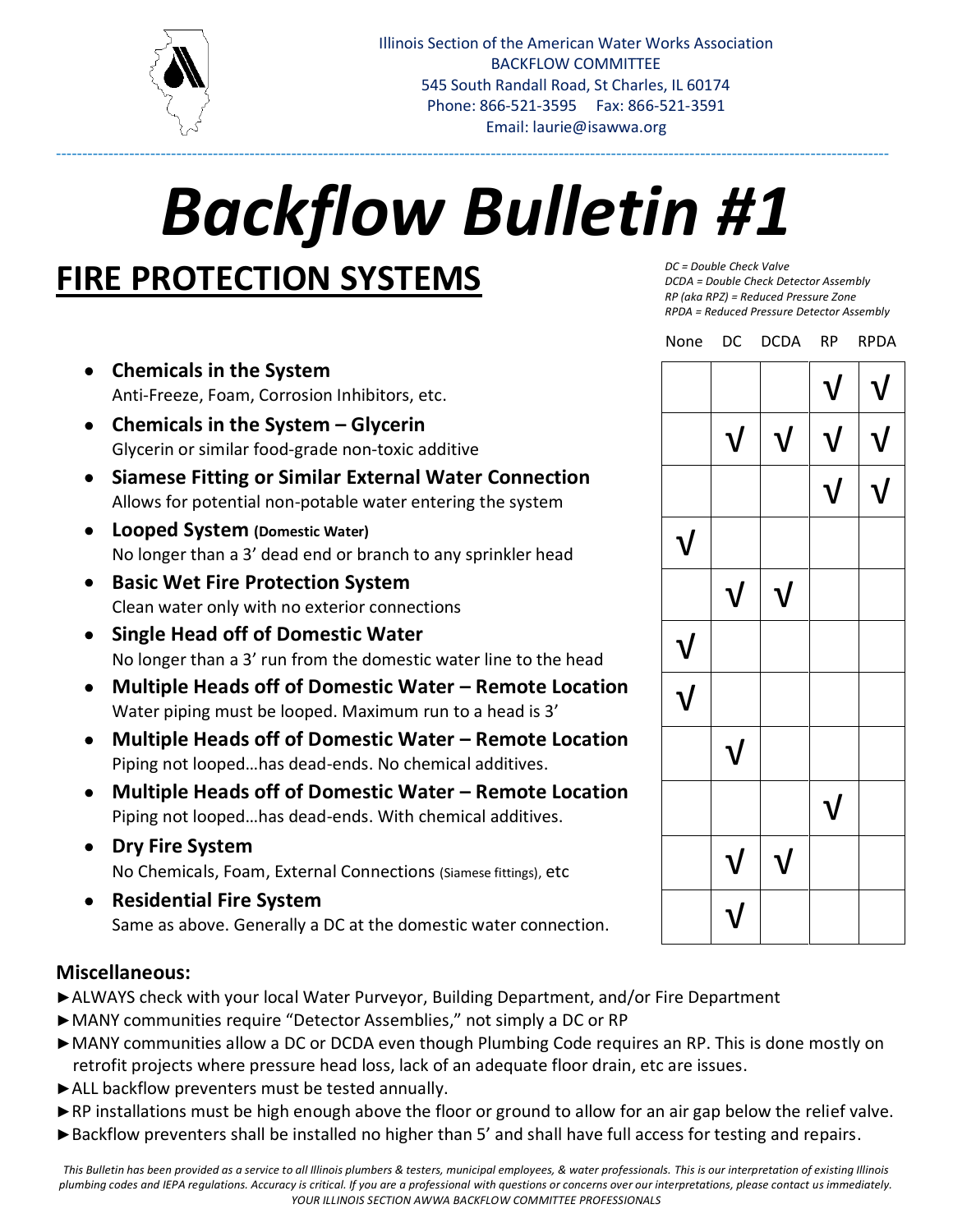

# *Backflow Bulletin #2*

---------------------------------------------------------------------------------------------------------------------------------------------------------------

## **BOILERS & PRESSURE VESSELS**

*Hydronic Heating*

√ √ √ √ √ √ √ *Protection is not req'd but is recommended* • **Commercial Boiler – High Pressure…above 30psi** Must have a break tank • **Commercial Hot Water Boiler - No Chemicals** Low pressure, hot water boiler, no additives or means to add chemicals • **Commercial Hot Water Boiler - No Chemicals But Has the Capability** May not have chemicals but has provisions to add chemicals • **Commercial Hot Water Boiler - Chemicals** Contains anti-freeze, corrosion inhibitors, cleaners, has a snow melt system, etc • **Commercial Steam Boiler - Chemicals or No Chemicals** Almost all steam boilers require additives to keep the water from surging. • **Commercial Boiler with Solar Panels** Heat exchanger should be double-walled per Plumbing Code. If not, must be RP (anti-freeze) • **Residential Steam Boiler - Chemicals or No Chemicals** • Almost all steam boilers require additives to keep the water from surging. • **Residential Hot Water Boiler with Solar Panels** • Heat exchanger should be double-walled per Plumbing Code. If not, must be RP (anti-freeze) • **Residential Hot Water Boiler with Snow Melt** Generally will have anti-freeze in the system (toxic chemicals require an air gap/break tank) • **Residential "Small" Hot Water Boiler without Snow Melt** Under 200,000 btu, no chemicals or means to put chemicals into the boiler • **Residential "Large" Hot Water Boiler without Snow Melt** Over 200,000 btu, no chemicals (toxic chemicals require an air gap/break tank) √ √ **(√) (√) (√)** √ √ **(√) (√)** √ √ **(√)** none req'd none req'd √ √ Air Gap/Break Tank DuC RP

## **Miscellaneous:**

*Note that an air gap or break tank is always best!* 

*\* DuC = Dual Check Valve w/Atmospheric Vent*

*\* (√) = Often approved on retrofit situations*

*\* RP (aka RPZ) = Reduced Pressure Zone Backflow Preventer*

 *(ASSE 1012 or ASSE 1022)*

- **►**ALWAYS check with your local Water Purveyor, Building Department, and/or Inspection Department
- **►**MANY communities have stricter policies, regulations and/or ordinances
- **►**ALL backflow preventers must be tested annually.
- **►**RP installations must be high enough above the floor or ground to allow for an air gap below the relief valve.
- **►**Backflow preventers shall not be installed in pits, be no higher than 5' and shall be fully accessible

## *NOTE: The reference code for Chicago is 18-29-608 and its sub part. Chicago is much more stringent*

*This Bulletin has been provided as a service to all Illinois plumbers & testers, municipal employees, & water professionals. This is our interpretation of existing Illinois plumbing codes and IEPA regulations. Accuracy is critical. If you are a professional with questions or concerns over our interpretations, please contact us immediately. YOUR ILLINOIS SECTION AWWA BACKFLOW COMMITTEE PROFESSIONALS*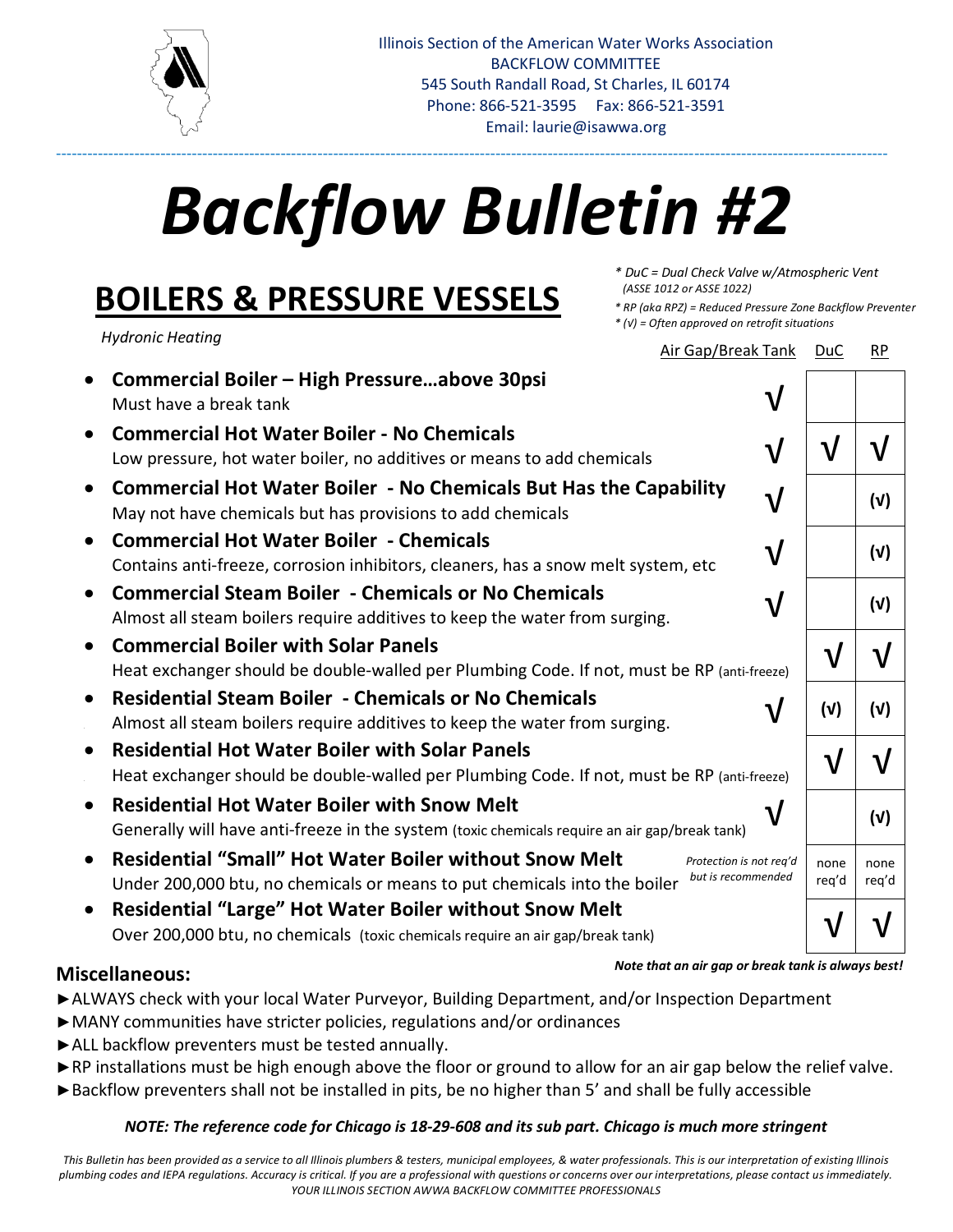

**Regulatory Standards for Backflow Protection**

# *Backflow Bulletin #3*

-----------------------------------------------------------------------------------------------------------------------------------------------------------

Use this Bulletin in conjunction with Bulletin #3.1

| <b>Required Backflow Protection</b>                        | <b>Fixture Type</b>                          |
|------------------------------------------------------------|----------------------------------------------|
| ASME A112.1.2, ASME A112.1.3                               | Water Softener Drain                         |
| ASSE 1001, ASSE 1011, ASSE 1052                            | Laundry Tub/Mop Basin w hose threads         |
| ASSE 1011, ASSE 1052                                       | Indoor Hose Bibb(s)                          |
| ASSE 1011, ASSE 1019, ASSE 1052, ASSE 1053                 | Outdoor Hose Bibb(s)                         |
| ASSE 1012, 1015 -- No Chemicals; ASSE 1013 ** -- Chemicals | Boiler or similar                            |
| ASME A112.1.2**, ASSE 1012**                               | Humidifier                                   |
| ASSE 1002                                                  | Toilet(s)                                    |
| ASSE 1013                                                  | Lawn Irrigation                              |
| ASME A112.18.1, ASSE 1014                                  | Hand Held Showers/Hose Sprayers              |
| ASSE 1013**                                                | Water Powered Sump Pump                      |
| ASME A112.1.2**, ASSE 1001**, ASSE 1013                    | Pool/Spa/Hot Tub/Water Feature/Pond/Fountain |
| <b>ASME A112.18.1</b>                                      | Kitchen Faucet(s)                            |
| ASME A112.1.2**, ASSE 1012**                               | Non-Carbonated Beverage                      |
| ASSE 1032                                                  | <b>Carbonated Beverage</b>                   |
| ASME A112.1.2, ASME A112.1.3, ASSE 1001, ASSE 1013,        | DeveloperPhoto, X-Ray, etc.                  |

*\*\*State Plumbing code may allow other backflow protection under certain hydraulic/pumping/hazard conditions*

| 1              | ASME A112.1.2    | Air Gap – The unobstructed vertical distance between the lowest point of any pipe, faucet or<br>fixture and the FLOOD LEVEL RIM of the receptor onto which it is discharging. |  |
|----------------|------------------|-------------------------------------------------------------------------------------------------------------------------------------------------------------------------------|--|
| $\overline{2}$ | ASME A112.1.3    | Air Gap Fittings - for use with plumbing fixtures and appliances.                                                                                                             |  |
| 3              | ASME A112.18.1   | Plumbing Supply Fittings.                                                                                                                                                     |  |
| 4              | ASSE 1001        | Atmospheric Vacuum Breaker - Critical Level of AVB must be installed at least 6" above all<br>downstream piping with NO valves downstream.                                    |  |
| 5.             | ASSE 1002*       | Anti-Siphon Fill Valves (Ballcock) for Gravity Water Closet Flush Tanks.                                                                                                      |  |
| 6              | ASSE 1011*       | Hose Bibb Vacuum Breaker (for indoor use).                                                                                                                                    |  |
| 7              | ASSE 1011*       | Anti-Frost Hose Bibb Vacuum Breaker – For use on outdoor hose bibs where it could be                                                                                          |  |
|                |                  | exposed to freezing.                                                                                                                                                          |  |
| 8              | <b>ASSE 1012</b> | Vented Dual Check Valve - For supplies to <i>untreated</i> boilers with less than 15 psig steam or                                                                            |  |
|                |                  | maximum water pressure of 30 psig, or other non-health hazard fixtures.                                                                                                       |  |
| 9              | ASSE 1013        | Reduced Pressure Principle Backflow Prevention Assembly - Requires annual testing                                                                                             |  |
| 10             | ASSE 1014        | Vacuum breaker for handheld showers.                                                                                                                                          |  |
| 11             | ASSE 1015        | Double Check Valve Backflow Prevention Assembly - Requires annual testing                                                                                                     |  |
| 12             | ASSE 1019        | Vacuum Breaker wall hydrants, freeze resistant automatic draining type.                                                                                                       |  |
| 13             | ASSE 1020        | Pressure Vacuum Breaker - Requires annual testing: This assembly is NOT allowed in Illinois                                                                                   |  |
| 14             | ASSE 1032        | Carbonated Beverage Backflow Preventer Dual Check Valve.                                                                                                                      |  |
| 15             | ASSE 1052        | Hose Connection Backflow Preventers.                                                                                                                                          |  |
| 16             | ASSE 1053        | Dual Check Backflow Preventer Wall Hydrant Freeze Resistant Type.                                                                                                             |  |

*\*These backflow preventers can be found at hardware stores. A local plumbing permit may be required for installation.*

#### **ALWAYS CHECK WITH YOUR WATER UTILITY, INSPECTORS, AND CITY OR COUNTY STAFF FOR LOCAL REQUIREMENTS**

*This Bulletin has been provided as a service to all Illinois plumbers & testers, municipal employees, & water professionals. This is our interpretation of existing Illinois plumbing codes and IEPA regulations. Accuracy is critical. If you are a professional with questions or concerns over our interpretations, please contact us immediately*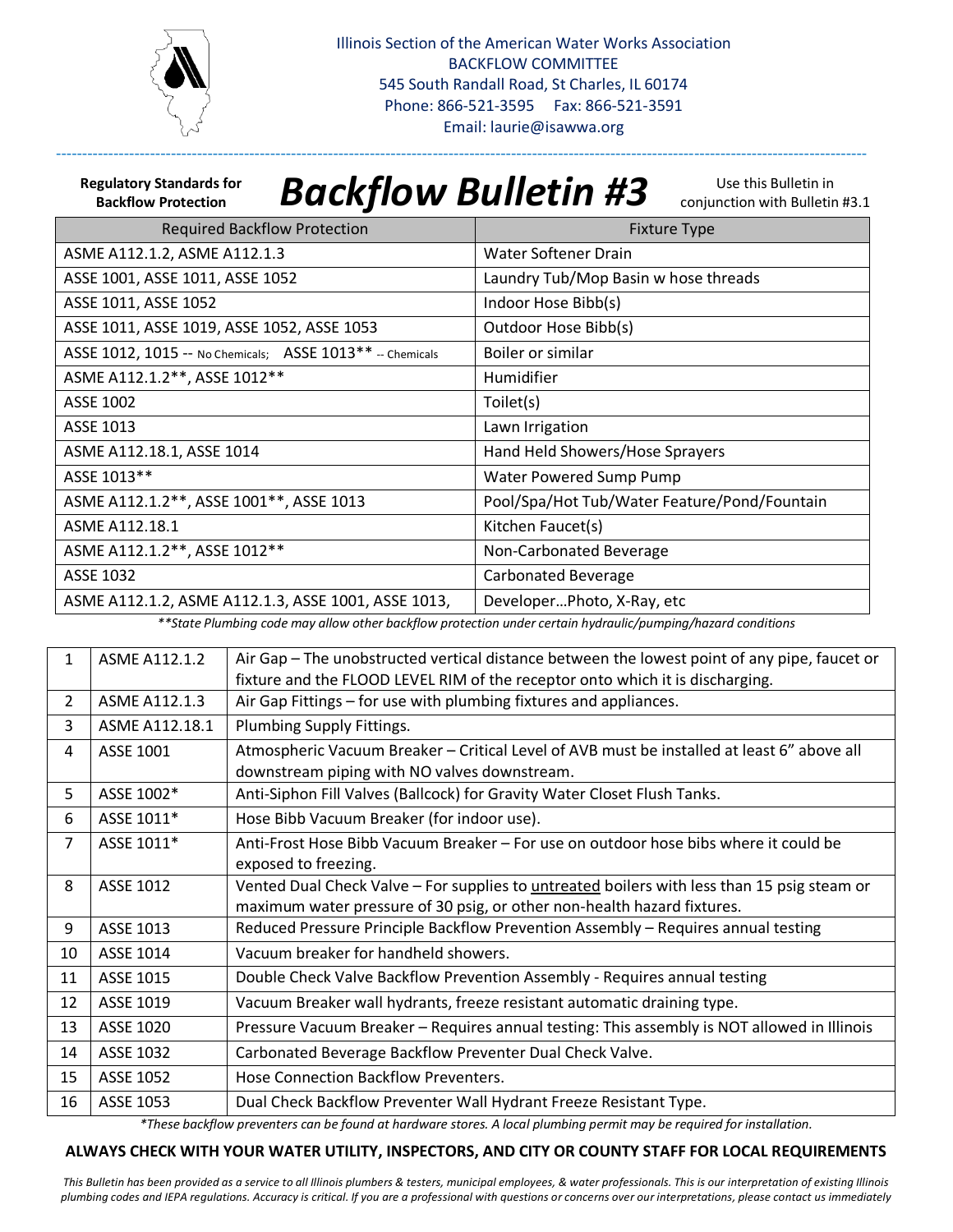

**Regulatory Standards for Backflow Protection**

# *Backflow Bulletin #3.1*

---------------------------------------------------------------------------------------------------------------------------------------------------------------

Use this Bulletin in conjunction with Bulletin #3

| $\overline{2}$ | ASME A112.1.3    | Air Gap Fittings – for use with plumbing fixtures and appliances such as water<br>softener drains or similar.                                                             |
|----------------|------------------|---------------------------------------------------------------------------------------------------------------------------------------------------------------------------|
| 4              | ASSE 1001        | Atmospheric Vacuum Breaker - Critical Level of AVB must be installed at<br>least 6" above all downstream piping with NO valves downstream.                                |
| 5              | ASSE 1002*       | Vacuum breaker above water level<br>Anti-Siphon Fill Valves (Ballcock) for Gravity Water Closet Flush Tanks.                                                              |
| 6              | ASSE 1011, 1052* | Hose Bibb Vacuum Breaker (for indoor use).                                                                                                                                |
| $\overline{7}$ | ASSE 1011, 1052* | Anti-Frost Hose Bibb Vacuum Breaker - For use on outdoor hose bibs where<br>it could be exposed to freezing.                                                              |
| 8              | ASSE 1012        | Vented Dual Check Valve - For supplies to untreated boilers with less than 15<br>psig steam or maximum water pressure of 30 psig, or other non-health<br>hazard fixtures. |
| 9              | ASSE 1013        | Reduced Pressure Principle Backflow Prevention Assembly - Requires annual<br>testing. Can be used on used on high (health) or low hazard connections.                     |
| 10             | ASSE 1014        | Vacuum breaker for handheld showers or similar.                                                                                                                           |
| 11             | ASSE 1015        | Double Check Valve Backflow Prevention Assembly - Requires annual testing.<br>Use on low hazard (pollutant) connections only.                                             |
| 12             | ASSE 1019*       | Vacuum Breaker wall hydrants, freeze resistant automatic draining type.                                                                                                   |
| 13             | ASSE 1020        | Pressure Vacuum Breaker - Requires annual testing. Can be used on used on<br>high (health) or low hazard connections. This assembly is NOT allowed in Illinois            |
| 14             | ASSE 1032        | Carbonated Beverage Backflow Preventer Dual Check Valve.                                                                                                                  |

*\*These backflow preventers can be found at hardware stores. A local plumbing permit may be required for installation.*

#### **ALWAYS CHECK WITH YOUR WATER UTILITY, INSPECTORS, AND CITY OR COUNTY STAFF FOR LOCAL REQUIREMENTS**

*This Bulletin has been provided as a service to all Illinois plumbers & testers, municipal employees, & water professionals. This is our interpretation of existing Illinois plumbing codes and IEPA regulations. Accuracy is critical. If you are a professional with questions or concerns over our interpretations, please contact us immediately. YOUR ILLINOIS SECTION AWWA BACKFLOW COMMITTEE PROFESSIONALS*